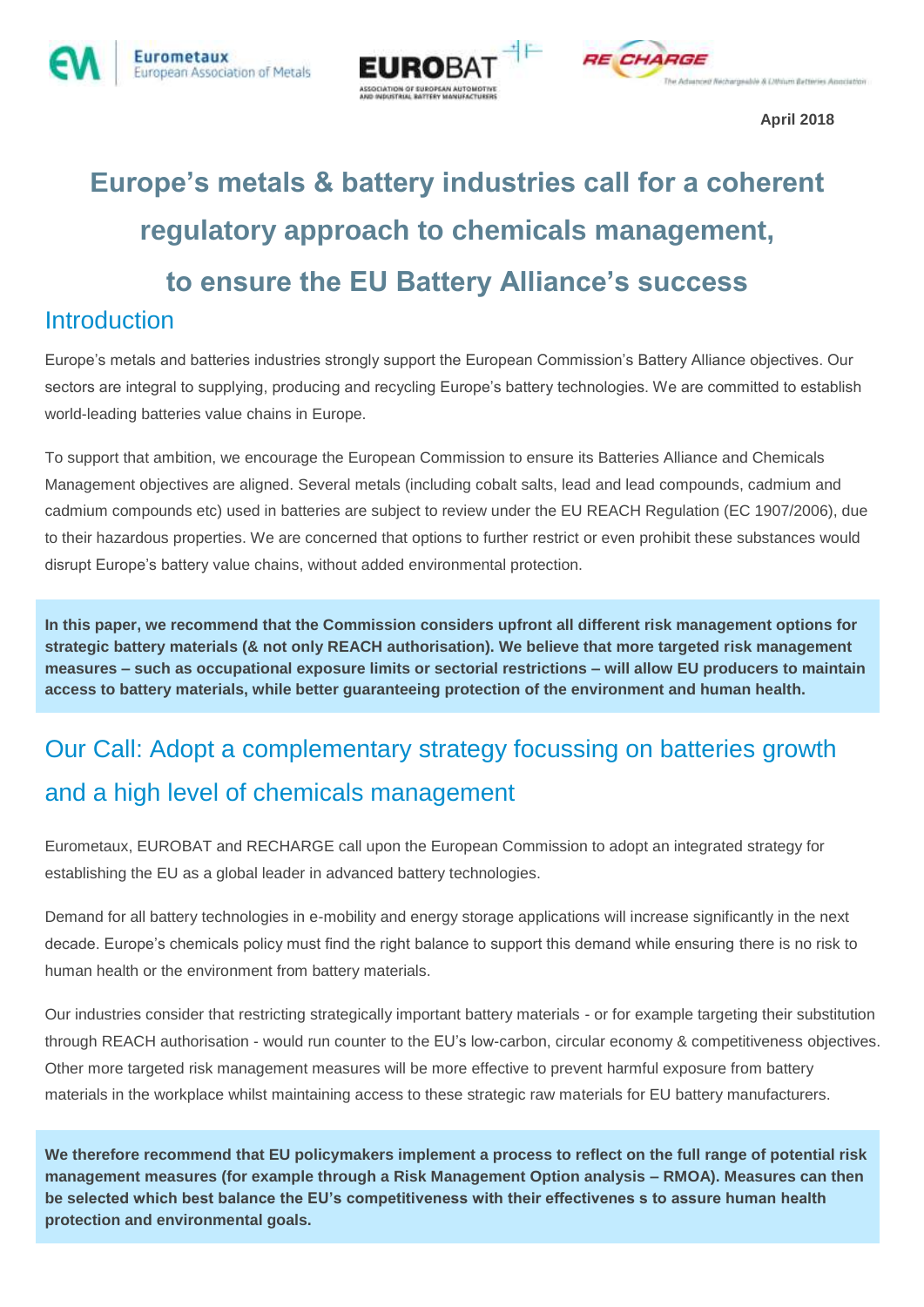### Why is potential exposure from battery metals largely limited to the workplace?

The majority of currently available battery chemistries contain hazardous substances in some form that could ultimately be considered relevant for REACH candidate listing as an SVHC. However, we emphasise that these substances are contained in the battery article within sealed units, and are not intended to be released during normal or reasonably foreseeable conditions of use.

Risks from battery materials are therefore largely limited to the workplace. Here, our industries already promote high standards of worker and environmental protection. World-leading European recyclers also work to ensure that battery materials are safely treated and recovered at their end-of-life, both for existing and new battery types.

We recommend that EU measures to control risk from battery materials focus on workplace exposure and other potential uses that may result in wide dispersive emissions, without impeding their safe use within the battery article.

**A Risk Management strategy based only on REACH Candidate Listing and Authorisation will be to the detriment of industrial growth and investment in battery manufacturing in the EU and could hinder the further development of a globally competitive EU batteries value chain, while not providing an effective higher level of environmental and human health protection.** 

### Occupational Safety and Health (OSH) Legislation as an alternative to REACH Authorisation

The Government Group of the REFIT Platform has previously advised the European Commission that REACH authorisation may not be necessary where OSH legislation is shown to provide an appropriate, targeted, proportionate and mandatory regulatory control of risks.

The Group had further advised that this should be decided based on defined criteria. Although the Commission had planned to issue a Common Understanding explaining the interface between REACH and OSH in the course of 2017, no (draft) criteria have been put forward yet. We note that the Common Understanding Paper is now re-scheduled for 2019. We hope that the Commission will define appropriate criteria in that paper.

Notwithstanding, our associations recognise the European Commission's progress in proposing Occupational Exposure Limit Values (OELVs) under OSH. Scientifically robust OELVs will strengthen the implementation of adequate risk management measures during the manufacturing and recycling phase of batteries.

Adding a REACH authorisation requirement on top of workplace legislation – and existing battery-specific requirements – would not provide improved protection of workers or other environment benefits. On the contrary, it would prevent investment certainty due to its exclusive focus on substitution.

Most importantly, placing REACH authorisation requirements on EU battery manufacturers to use certain substances places them at a competitive disadvantage as it does not apply to imported batteries that themselves may contain or use the same substances in their manufacture outside the EU.

**We call upon the European Commission to prioritise work to develop and maintain scientifically robust Occupational Exposure Limit Values under OSH for SVHC metals used in batteries. Strengthened & enforced OSH legislation will be a more effective alternative to REACH authorisation to ensure that risks associated with workplace exposure to hazardous substances in battery manufacturing & recycling are appropriately managed.**